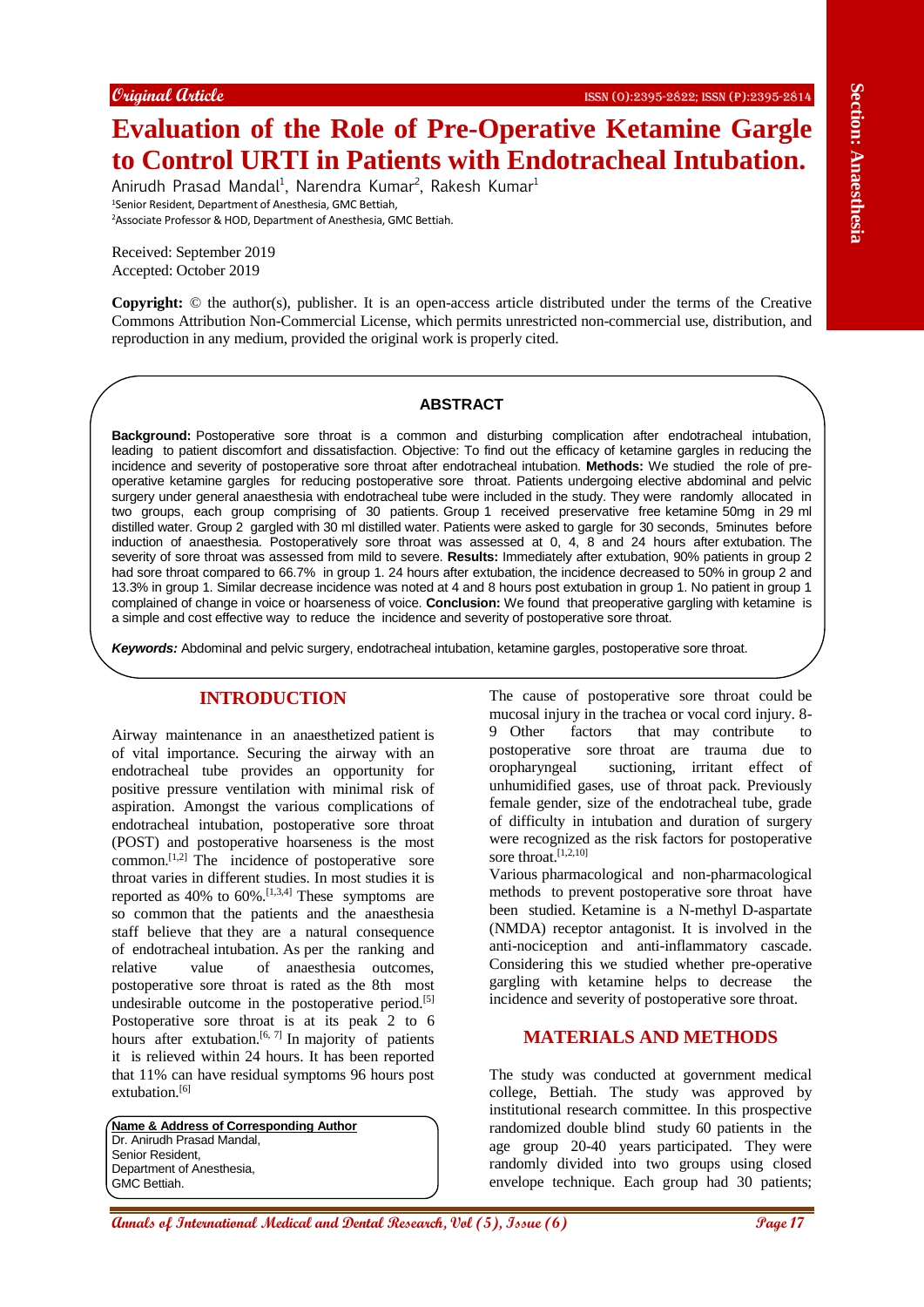# **Mandal et al; Role of Pre-Operative Ketamine Gargle to Control URTI**

Group 1, the ketamine group and Group 2, the placebo group. Group 1 patients gargled with preservative free ketamine 50 mg in 29 ml distilled water while Group 2 patients gargled with 30 ml distilled water. Inclusion criteria were both male and female patients aged 20-40 years undergoing elective abdominal surgery, American Society of Anaesthesiologists (ASA) physical status I and II and those who were willing to give informed consent. Patients refusing to participate in the study and patients with ongoing sore throat or upper respiratory tract infection were excluded from the study. Other exclusion criteria were patients with history of bronchial asthma, patients with anticipated airway difficulty (Mallampati grade III / IV), patients on ongoing treatment with antiinflammatory medications and patients with known allergy to the study drug.

**Also consider the external Medical and Constraine Constraine Constraine Constraine Constraine Constraine Constraine Constraine Constraine Constraine Constraine Constraine Constraine Constraine Constraine Constraine Const** Prior to surgery pre-anaesthetic evaluation was done of all patients. Thorough systemic and general examination was done to rule out associated systemic disease. Investigations like complete blood count, urine routine and microscopy, liver function test, kidney function test, blood sugar, electrocardiogram and chest X-ray PA view was done. Height and weight of patients was recorded. Written, valid and informed consent was taken from the patients. Nil by mouth status was confirmed. All the equipment and drugs necessary for resuscitation and general anaesthesia were kept ready. On operating table baseline vital parameters were recorded. Intraoperative monitoring included non-invasive blood pressure monitor, pulse oximeter and continuous ECG monitor. In order to maintain the blind nature of the study, the studied drugs were prepared by the anaesthesia technician unaware of the study drugs, as per the instructions written in a sealed envelope. Procedure of gargling was explained to the patients. They were asked to gargle with the preparation for 30seconds. Anaesthesia was induced 5 minutes after gargling.

Patients were pre-medicated and intubated with sterile cuffed endotracheal tube. All patients were intubated by trained anaesthesiologist. Tracheal tube cuff was inflated with volume of air required to prevent an audible leak.

After completion of surgery oropharyngeal secretions were suctioned under direct vision to avoid trauma to tissues. Patients were extubated after they fulfil the criteria for adequate reversal. Patients who required more than one attempt of intubation and duration of laryngoscopy more than 20 seconds were excluded from the study. Duration of surgery was noted in both groups.

Post operatively patients were asked about sore throat by blinded observer. Sore throat was assessed at 0, 4, 8 and 24 hours after extubation and graded on 0 -3 scale.

#### **Side effects if any were also noted.**

0- No sore throat.

1- Mild sore throat (complains of sore throat only on asking).

2- Moderate sore throat (complains of sore throat on his or her own).

3-Severe sore throat (complains of change in voice or hoarseness of voice associated with throat pain).

The data was tabulated and subjected to statistical analysis using SPSS (stastical package for social science) version 10.

# **RESULTS**

The two groups were comparable in terms of demographic data, mean pulse rate and mean arterial pressure [Figure 1].



The duration of laryngoscopy and duration of surgery in both groups were comparable. The mean duration of laryngoscopy in Ketamine group was 13  $\pm 1.7$  and was  $13 \pm 1.8$  in Placebo group. The duration of surgery was  $124 \pm 26$  mins in the Ketamine group and was  $121 \pm 26$  mins in the Placebo group. The p value for duration of laryngoscopy was 0.668 and that for duration of surgery was 0.646.



In Ketamine Group, 20 patients complained of postoperative sore throat at '0 hours'. This decreased to 14 patients at '4 hours', 7 patients at '8 hours' and 4 patients at '24 hours'. There was not a single patient who reported severe sore throat at any time after surgery. In Placebo Group , 27 patients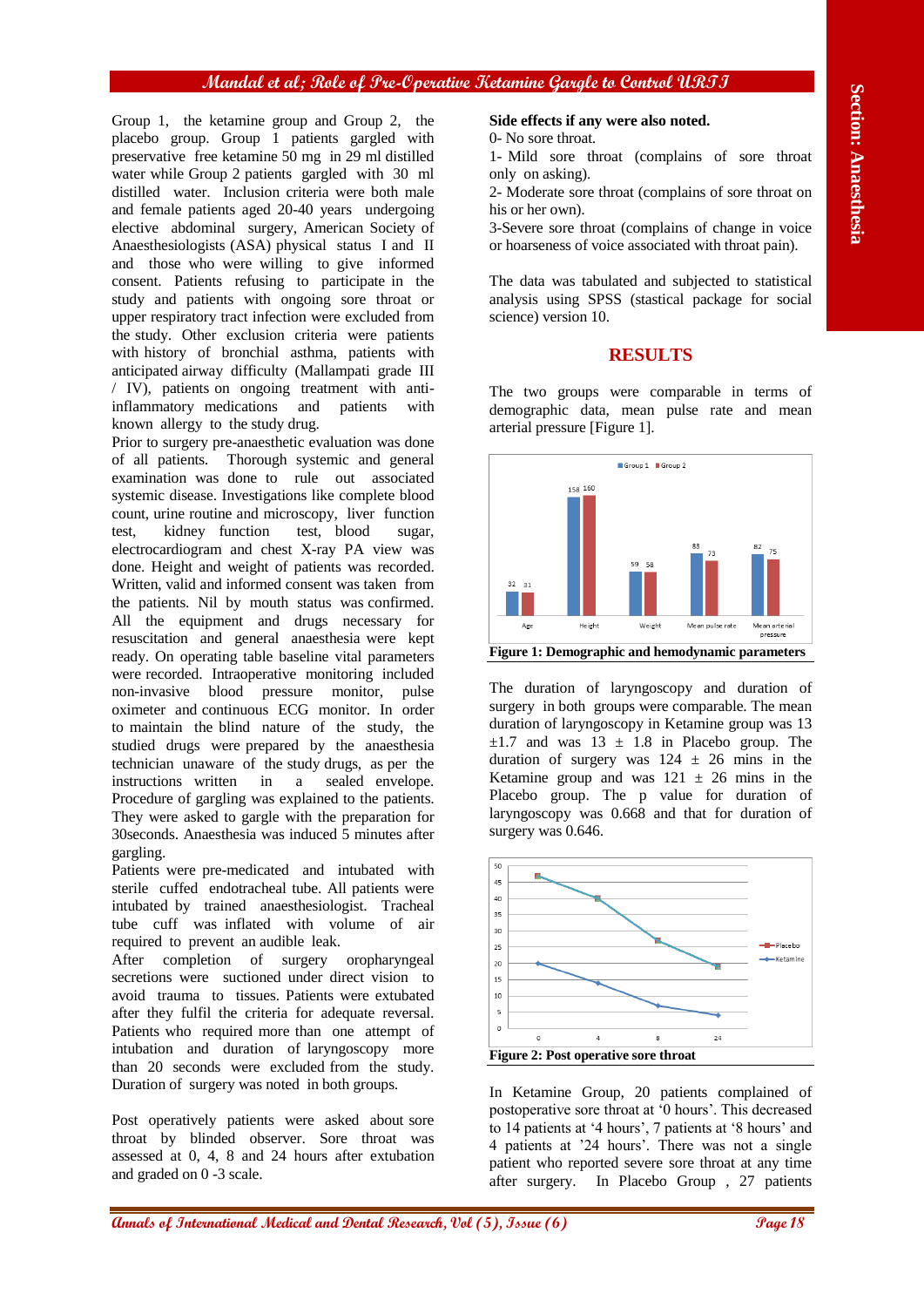complained of postoperative sore throat at '0 hour'. At '4 hours' postoperative sore throat was present in 26 patients. This decreased to 20 patients at '8 hours' and 15 patients at '24 hours' postoperatively. Severe sore throat means change in voice or hoarseness of voice, was reported in 4 patients 24 hours postoperatively. [Figure 2]

The incidence of postoperative sore throat was more in Group 1 compared to Group 2 is shown in Table 1.. In Group 1 the incidence of postoperative sore throat at  $0, 4, 8$  and  $24$  hours was  $20,14,7$  and  $4$ respectively. At corresponding time point in Group 2 it was 27, 26, 20 and 15.

| Table 1: Comparison of sore throat among the group |    |    |    |    |    |     |    |    |
|----------------------------------------------------|----|----|----|----|----|-----|----|----|
| <b>TIME</b>                                        |    |    |    |    |    |     | 24 |    |
| <b>GROUP</b>                                       |    | P  | K  | P  | K  | р   | ĸ  | P  |
| Score 0                                            | 10 | ٩  | 16 |    | 23 | 10  | 26 | 15 |
| Score 1                                            | 15 | 19 | 10 | 18 |    | 12. | 3  |    |
| Score 2                                            |    |    |    | 6  | 2  |     |    |    |
| Score 3                                            |    |    |    |    |    |     |    |    |
| Total                                              | 20 | 27 | 14 | 26 |    | 20  |    | 15 |

# **DISCUSSION**

After general anaesthesia with endotracheal intubation, sore throat is a common postoperative complication. It is usually self-limiting but is an important measure of quality of patients care. Patients with postoperative sore throat had a 14 minute longer stay in the post anaesthesia care unit and a 25-minute longer stay in the ambulatory care unit, and were discharged 51 minutes later from the facility compared with those who did not complain of postoperative sore throat.[11]

Therefore, identification of risk factors and prevention of these symptoms would add to patient satisfaction and decrease the cost of care. Literature shows number of risk factors implicated in postoperative sore throat. They are age and gender of patient, duration of surgery, surgical positioning, type and size of airway device, intracuff pressure, use of anaesthetic spray or lubricant, use of succinylcholine, concurrent use of nasogastric tube, throat packing, oropharyngeal suctioning. In the present study, we found no association between the age and gender of patient and postoperative sore throat. Few studies report postoperative sore throat to be more common in younger age group while others found it to be more common in elderly.<sup>[10,11]</sup>

The reason for postoperative sore throat to be common in a particular age group is not known. It is said that, in women, hormonal changes after menopause result in dryness of upper airway mucosa. This dry mucosal lining is more susceptible to injury during laryngoscopy, intubation, throat packing and suctioning. Many authors report female gender to be at risk for developing postoperative sore throat.<sup>[1,10,11]</sup>

Biro et al, Ahmed et al and Higgins PP found sore throat to be more common in females. The reason is not known but it has been suggested that there might be a gender difference in reporting adverse outcomes to hospital staff.<sup>[12]</sup>

Duration of surgery more than 60 minutes increases the incidence of postoperative sore throat.<sup>[1,10,13]</sup> In our study duration of surgery was comparable in both groups (p=0.664). No anaesthesia trainee was allowed to intubate patients included in the study. It is assumed that in the inexperienced hands of trainee the duration of laryngoscopy will be more, more important is that the chances of mucosal injury during laryngoscopy is increased leading to more sore throat. The experience of the person performing the intubation was considered significant for the development of postoperative sore throat in the study of Jaensson et al.<sup>[6]</sup>

On the other hand, Monroe et al and Edomwonyi et al found no relation between postoperative sore throat and the experience or skill of anaesthesiologist in their study.<sup>[4,13]</sup> Duration of laryngoscopy was comparable in both groups (p=0.668). In our study, all female patients were intubated with 7.0 mm internal diameter ETT while all male patients were intubated with 8.5 mm internal diameter ETT. Both McHardy and Chung3 and Edomwonyi et al,<sup>[13]</sup> have shown that the small sized ETT reduces the incidence of postoperative sore throat. In addition to the size of ETT, another important factor is the intra-cuff pressure of ETT. Ratnaraj et al concluded that maintaining the ETT cuff pressure to 20 mm of Hg helps in decreasing the incidence of postoperative sore throat and hoarseness.[14]

**Annals and the section of International Medical Annals and the section of International Medical Annals and The Section of International Medical Annals and The Section of International Annals and the section of Internatio** High cuff inflation pressure leads to decrease tracheal mucosal blood flow. Due to non availability of pressure manometer in our institute intra-cuff pressure was not monitored in our study. Use of succinylcholine was avoided in our study. Intravenous succinylcholine causes post operative skeletal muscle pain. This may be due to sarcolemmal tears during fasciculations or widening of sarcolemmal pores and / or membrane bound vacuole formation within the muscle fibres following succinylcholine treatment. As peripharyngeal muscles are striated it is possible that succinylcholine can induce muscle pain at this site which presents clinically as sore throat. Higgins et al reported an increase in the incidence of POST with use of incidence of POST with use of succinylcholine.<sup>[11]</sup>

Ketamine is absorbed both via the oral and transmucosal routes. Gargling with ketamine would keep the drug in contact with oral mucosa leading to systemic absorption of ketamine. Also some amount of drug is swallowed along with saliva. Even though the quantity of absorbed ketamine is small it may have significant analgesic effect.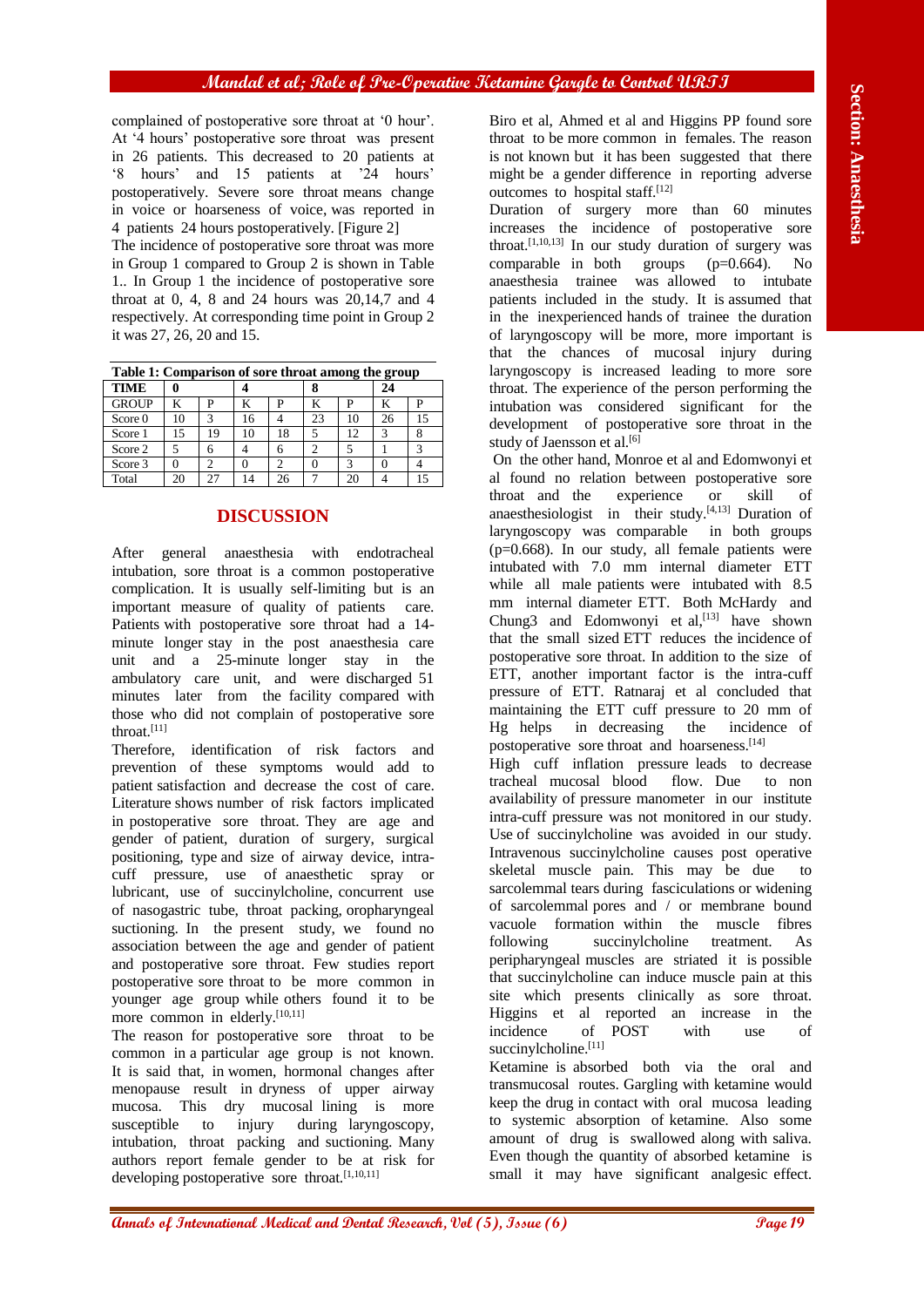# **Mandal et al; Role of Pre-Operative Ketamine Gargle to Control URTI**

NMDA receptors are present in the central nervous system and in the peripheral nerves. Ketamine, an NMDA receptor antagonist, is involved in pain pathway and anti-inflammatory cascade. Chan et al15 studied whether the beneficial effect of ketamine gargles on postoperative sore throat was due to the systemic effects of ketamine. In their study, subjects gargled with 40 mg of ketamine for 30 seconds, and serum ketamine and nor-ketamine levels were measured in 5 subjects after gargling at intervals up to 103 minutes. After oral administration the plasma concentration of ketamine at which analgesic effect is seen is 40 ng/ml.<sup>[16]</sup>

In their study, the highest average ketamine and norketamine concentrations during surgery was 16.16 ng/ml and 11.43 ng/ml respectively. These levels would have decreased after surgery suggesting that systemic absorption was unlikely to play a major role in reduction of post operative sore throat and a topical effect is a possibility. The pharmacokinetics of ketamine in analgesic doses after intravenous, intramuscular and oral administration was investigated in healthy volunteers by Clements et al.<sup>[17]</sup>

Elevation of pain threshold was noted in an ischemic exercise test. After intramuscular injection the pain threshold was increased for 15- 60 minutes while after the oral solution there was no effect. Pain threshold elevation occurred at plasma ketamine concentration above 160ng/ml.

**ANNIA** recytion of **Pacient Conservational and Dental Annals of Conservational and Dental Annals of Conservation in the pacient of the Conservation in the pacient of the Conservation in the pacient of**  $\alpha$  **is the conserv** The anti-inflammatory effects of ketamine have been studied in various models including endotoxemia, sepsis, ischemia and burns.<sup>[18-20]</sup> These effects involve modulation of the molecular mediators of inflammatory response, including transcription factors such as nuclear factor- kB (NF-kB) and peroxisome proliferator- activated receptor-gamma (PPAR-gamma) and proteins such as heme oxygenase-1 (HO-1), inducible nitric oxide synthase (i NOS) and cyclooxygenase-2 (COX-2). 18,21,22 When ketamine is given either before or after various pro-inflammatory insults it diminishes systemic production of cytokines, such as interleukins -1 alpha, -1 beta and -6, tumor necrosis factor-alpha (TNF-alpha) and interferongamma (IFN-gamma) thus improves survival.<sup>[19, 20]</sup>

Recent evidence suggests that ketamine in subanaesthetic doses improves end-organ dysfunction and has anti-inflammatory effects.[23,24]

In Group C, the incidence of POST at 0, 4, 8 and 24 hours after surgery was 90%, 86.7%, 66.7% and 50% respectively. At the same observation time point, the incidence in Group K was 66.7%, 46.7%, 23.3% and 13.3%. In ketamine group not a single patient reported severe sore throat at any point of time. The difference in the incidence and severity of postoperative sore throat was statistically significant ( $p < 0.05$ ). In our study we did not measure serum ketamine and norketamine levels. However a central action due to systemic absorption cannot be ruled out. Reduction in the incidence of postoperative sore throat was thought to be due to the anti-inflammatory property of ketamine.

#### **CONCLUSION**

We found that preoperative gargling with ketamine is a simple and effective means in reducing the incidence and severity of postoperative sore throat up to 24 hours post extubation. Though it involves an additional step of gargling prior to induction of anaesthesia, it goes a long way to improve patient satisfaction and comfort after general anesthesia with endotracheal tube.

# **REFERENCES**

- 1. Biro P, Seifert B, Pasch T. Complaints of sore throat after tracheal intubation: a prospective evaluation. Eur J Anesthesiol. 2005;22(4): 307-311.
- 2. Chen KT, Tzeng JI, Lu cl, et al. Risk factors associated with postoperative sore throat after tracheal intubation: an evaluation in the post anesthetic recovery room. Acta Anaesthesiol Taiwan. 2004;42(1):3-8.
- 3. McHardy FE, Chung F. Postoperative sore throat: cause, prevention and treatment. Anaesthesia 1999; 54: 444 – 453
- 4. Monroe MC, Gravenstein N, Saga Rumley S. Postoperative sore throat: effect of Oropharyngeal airway in orotracheally intubated patients. Anaesthesia 1990; 70:512-6.
- 5. Alex Macario, Matthew Weinger, Stacie Carney and Ann Kim Which clinical anaesthesia outcomes are important to avoid? The perspective of patients Economics and health system research, anaesthesia 1999; 89:652-8.
- 6. Jaensson M, Olowsson LL, Nilsson U. Endotracheal tube size and sore throat following surgery: a randomized controlled study. Acta Anaesthesiol Scand.2010;54(2):147- 153.
- 7. 7. Hung NK, Wu CT, Chan SM, et al. Effect on postoperative sore throat of spraying the endotracheal tube cuff with benzydamine hydochloride, 10% lidocaine, and 2% lidocaine. Anesthesia and Analgesia. 2010;111:882-6.
- 8. Beebe DS. Complications of tracheal intubation. Semin Anesth Perioperative Med Pain. 2001;20(3):166-172.
- 9. Mencke T, Echternach M, Kleinschmidt S, et al. Laryngeal morbidity and quality of tracheal intubation: a randomized controlled trial.Anaesthesiology. 2003;98(5)1049-1056.11
- 10. Ahmed A, Abbasi S, Ghafoor AH, et al. Postoperative sore throat after elective surgical procedures. J Ayub Med throat after elective surgical Coll Abbottabad. 2007;19(2):12-14.
- 11. Higgins PP, Chung F, Mezei G. Postoperative sore throat after ambulatory surgery. British journal of anaesthesiology.2002; 88:582-4.
- 12. Myles PS, Hunt JO, Moloney JT. Postoperative 'minor' complications: comparison between men and women. Anaesthesia. 1997;52(4):300-306.
- 13. Edomwonyi NP, Ekwere IT, Omo E, Rupasinghe A. Postoperative throat complication after tracheal intubation. Annals of African Medicine. 2006;5:28-32.
- 14. Ratnaraj J, Todorov A, McHugh T, et al. Effects of decreasing endotracheal tube cuff pressures during neck retraction for anterior cervical spine surgery. Journal of Neurosurgery: Spine. 2002;97.